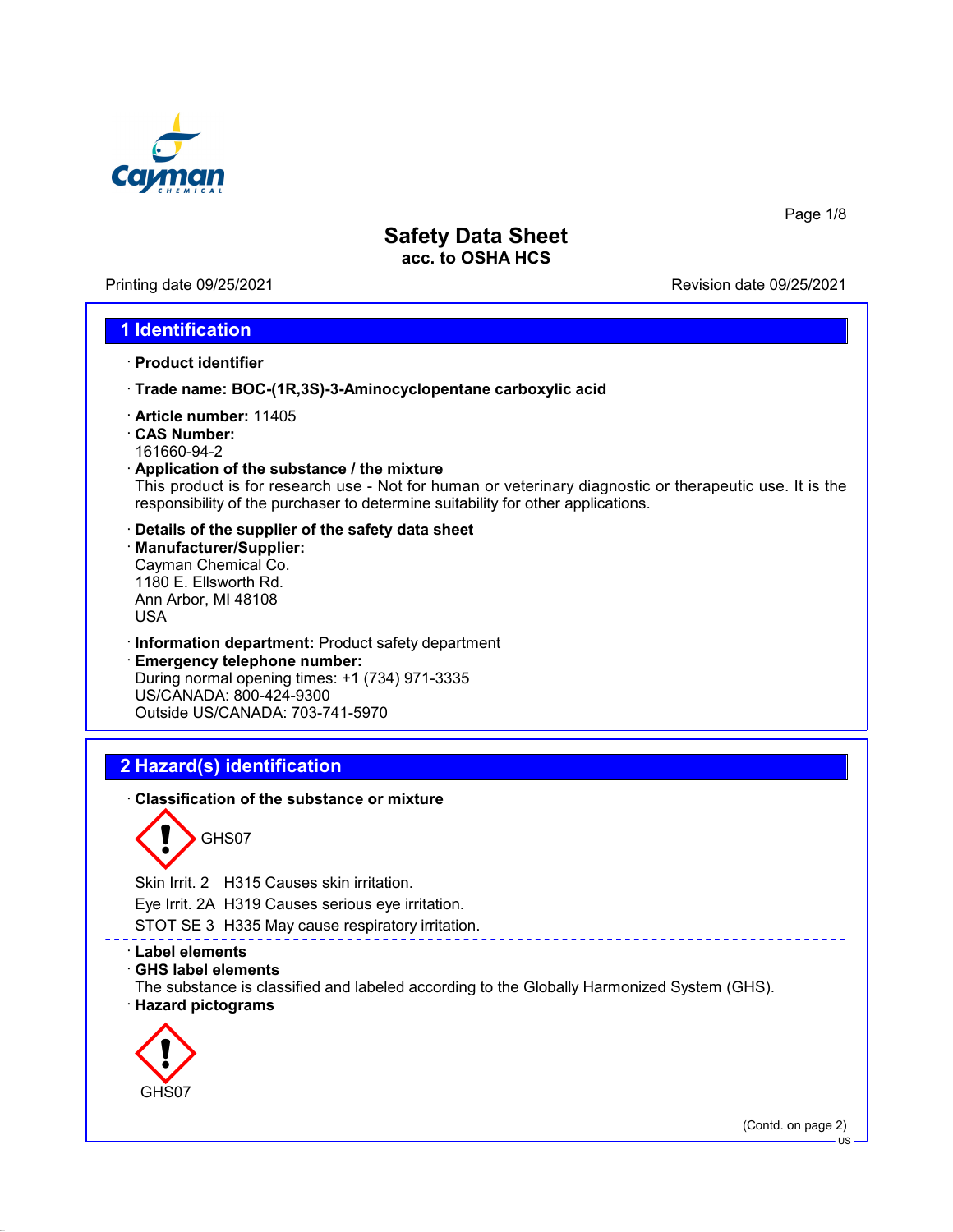Printing date 09/25/2021 **Printing date 09/25/2021** 

#### **Trade name: BOC-(1R,3S)-3-Aminocyclopentane carboxylic acid**

|                                                                     | (Contd. from page 1)                                                                                  |  |  |  |
|---------------------------------------------------------------------|-------------------------------------------------------------------------------------------------------|--|--|--|
| · Signal word Warning                                               |                                                                                                       |  |  |  |
| $\cdot$ Hazard statements                                           |                                                                                                       |  |  |  |
| H315 Causes skin irritation.<br>H319 Causes serious eye irritation. |                                                                                                       |  |  |  |
| H335 May cause respiratory irritation.                              |                                                                                                       |  |  |  |
| · Precautionary statements                                          |                                                                                                       |  |  |  |
| P <sub>261</sub>                                                    | Avoid breathing dust/fume/gas/mist/vapors/spray                                                       |  |  |  |
| P <sub>264</sub>                                                    | Wash thoroughly after handling.                                                                       |  |  |  |
| P271                                                                | Use only outdoors or in a well-ventilated area.                                                       |  |  |  |
| P <sub>280</sub>                                                    | Wear protective gloves / eye protection / face protection.                                            |  |  |  |
| P302+P352                                                           | If on skin: Wash with plenty of water.                                                                |  |  |  |
| P304+P340                                                           | IF INHALED: Remove person to fresh air and keep comfortable for breathing.                            |  |  |  |
|                                                                     | P305+P351+P338 If in eyes: Rinse cautiously with water for several minutes. Remove contact lenses, if |  |  |  |
| P312                                                                | present and easy to do. Continue rinsing.<br>Call a poison center/doctor if you feel unwell.          |  |  |  |
| P321                                                                | Specific treatment (see on this label).                                                               |  |  |  |
| P362+P364                                                           | Take off contaminated clothing and wash it before reuse.                                              |  |  |  |
| P332+P313                                                           | If skin irritation occurs: Get medical advice/attention.                                              |  |  |  |
| P337+P313                                                           | If eye irritation persists: Get medical advice/attention.                                             |  |  |  |
| P403+P233                                                           | Store in a well-ventilated place. Keep container tightly closed.                                      |  |  |  |
| P405                                                                | Store locked up.                                                                                      |  |  |  |
| P <sub>501</sub>                                                    | Dispose of contents/container in accordance with local/regional/national/international                |  |  |  |
|                                                                     | regulations.                                                                                          |  |  |  |
| <b>Classification system:</b>                                       |                                                                                                       |  |  |  |
| NFPA ratings (scale 0 - 4)                                          |                                                                                                       |  |  |  |
| Health $= 2$                                                        |                                                                                                       |  |  |  |
| Fire = $0$                                                          |                                                                                                       |  |  |  |
| Reactivity = $0$                                                    |                                                                                                       |  |  |  |
| · HMIS-ratings (scale 0 - 4)                                        |                                                                                                       |  |  |  |
| <b>HEALTH</b><br>$\boxed{2}$<br>Health = $2$                        |                                                                                                       |  |  |  |
| Fire = $0$<br><b>FIRE</b><br> 0                                     |                                                                                                       |  |  |  |
| Reactivity = $0$<br><b>REACTIVITY</b><br>$\overline{0}$             |                                                                                                       |  |  |  |
| Other hazards                                                       |                                                                                                       |  |  |  |

- · **Results of PBT and vPvB assessment**
- · **PBT:** Not applicable.
- · **vPvB:** Not applicable.

# **3 Composition/information on ingredients**

- · **Chemical characterization: Substances**
- · **CAS No. Description**
- 161660-94-2 BOC-(1R,3S)-3-Aminocyclopentane carboxylic acid

## **4 First-aid measures**

- · **Description of first aid measures**
- · **After inhalation:** In case of unconsciousness place patient stably in side position for transportation.
- · **After skin contact:** Immediately wash with water and soap and rinse thoroughly.

(Contd. on page 3)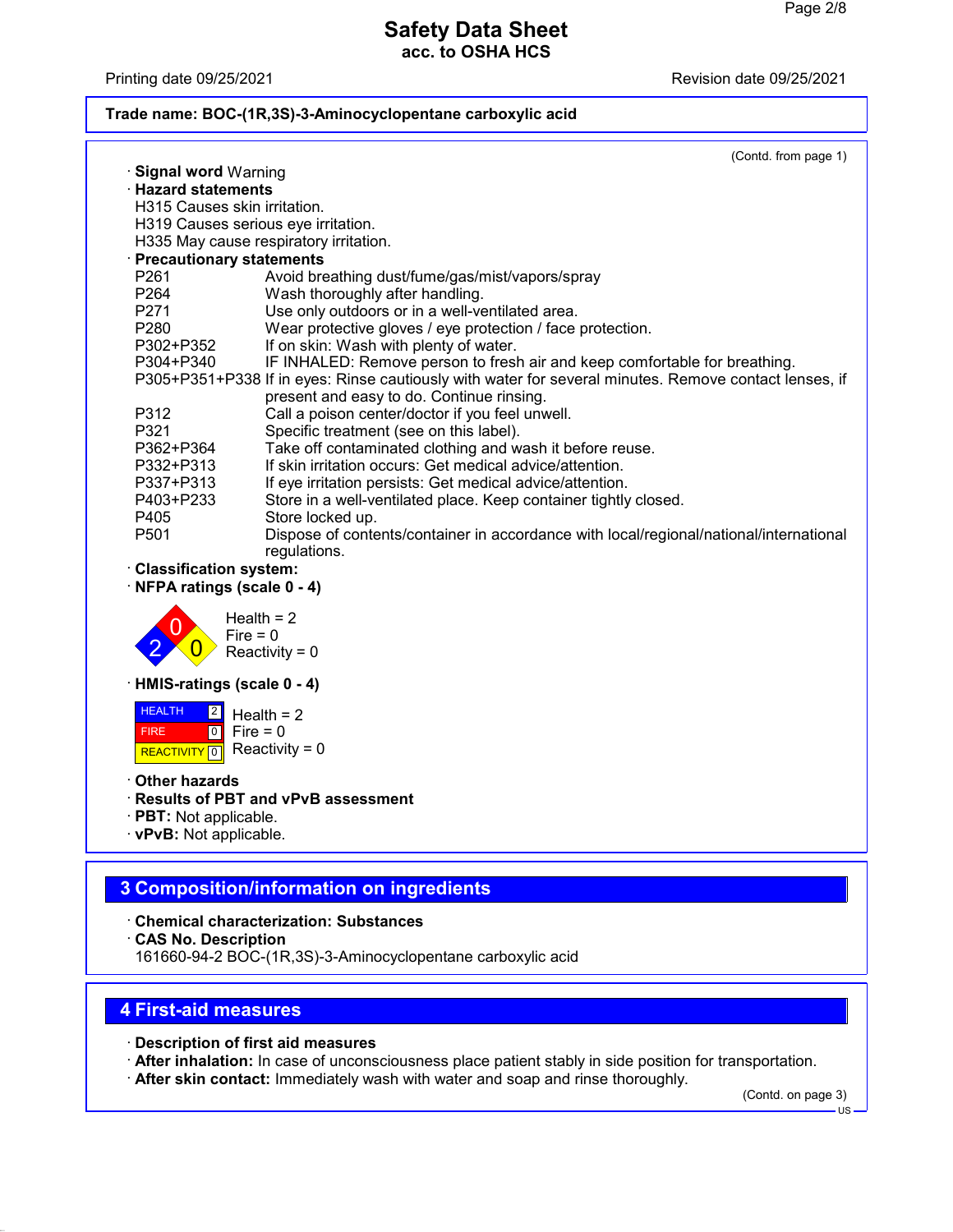Printing date 09/25/2021 Revision date 09/25/2021

#### **Trade name: BOC-(1R,3S)-3-Aminocyclopentane carboxylic acid**

· **After eye contact:**

(Contd. from page 2)

- Rinse opened eye for several minutes under running water. If symptoms persist, consult a doctor.
- · **After swallowing:** If symptoms persist consult doctor.
- · **Information for doctor:**
- · **Most important symptoms and effects, both acute and delayed**

May cause anemia, cough, CNS depression, drowsiness, headache, heart damage, lassitude (weakness, exhaustion), liver damage, narcosis, reproductive effects, teratogenic effects. No further relevant information available.

· **Indication of any immediate medical attention and special treatment needed** No further relevant information available.

## **5 Fire-fighting measures**

- · **Extinguishing media**
- · **Suitable extinguishing agents:** Use fire fighting measures that suit the environment. A solid water stream may be inefficient.
- · **Special hazards arising from the substance or mixture** No further relevant information available.
- · **Advice for firefighters**
- · **Protective equipment:** No special measures required.

### **6 Accidental release measures**

- · **Personal precautions, protective equipment and emergency procedures** Not required.
- · **Environmental precautions:** Do not allow to enter sewers/ surface or ground water.
- · **Methods and material for containment and cleaning up:** Ensure adequate ventilation.
- · **Reference to other sections**

See Section 7 for information on safe handling.

See Section 8 for information on personal protection equipment.

See Section 13 for disposal information.

- · **Protective Action Criteria for Chemicals**
- · **PAC-1:** Substance is not listed.
- · **PAC-2:** Substance is not listed.
- · **PAC-3:** Substance is not listed.

### **7 Handling and storage**

#### · **Handling:**

· **Precautions for safe handling**

No special precautions are necessary if used correctly. Avoid breathing dust/fume/gas/mist/vapours/spray. Avoid prolonged or repeated exposure.

Keep away from sources of ignition.

Take precautionary measures against static discharge.re.

- · **Information about protection against explosions and fires:** No special measures required.
- · **Conditions for safe storage, including any incompatibilities**
- · **Storage:**
- · **Requirements to be met by storerooms and receptacles:** No special requirements.
- · **Information about storage in one common storage facility:** Not required.
- · **Further information about storage conditions:** Keep receptacle tightly sealed.

(Contd. on page 4)

 $H<sub>S</sub>$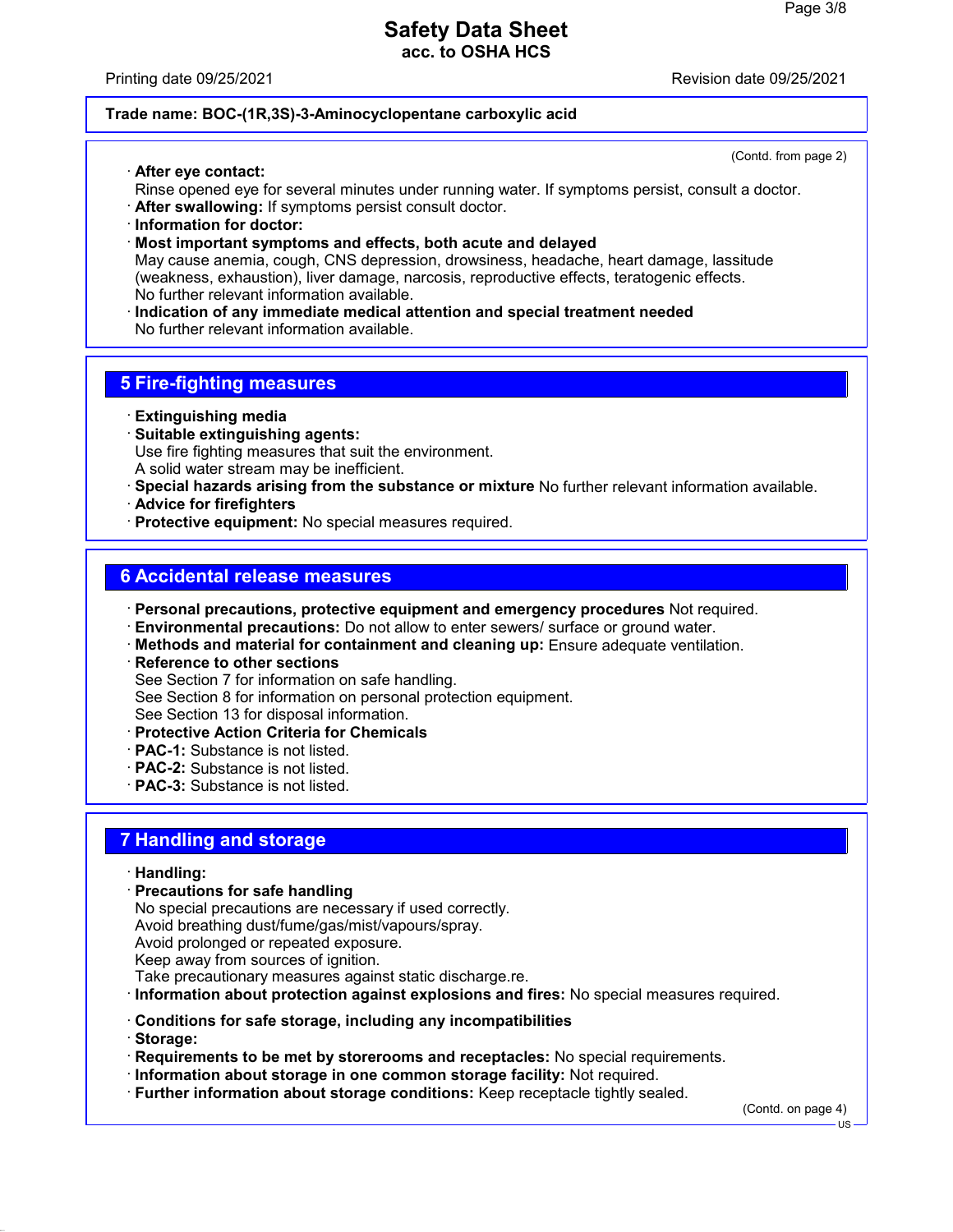Printing date 09/25/2021 Revision date 09/25/2021

**Trade name: BOC-(1R,3S)-3-Aminocyclopentane carboxylic acid**

(Contd. from page 3)

· **Specific end use(s)** No further relevant information available.

#### **8 Exposure controls/personal protection**

· **Additional information about design of technical systems:** No further data; see item 7.

- · **Control parameters**
- · **Components with limit values that require monitoring at the workplace:** Not required.
- · **Additional information:** The lists that were valid during the creation were used as basis.
- · **Exposure controls**
- · **Personal protective equipment:**
- · **General protective and hygienic measures:** Keep away from foodstuffs, beverages and feed.
- Immediately remove all soiled and contaminated clothing.

Wash hands before breaks and at the end of work.

- Avoid contact with the eyes and skin.
- · **Breathing equipment:**

In case of brief exposure or low pollution use respiratory filter device. In case of intensive or longer exposure use respiratory protective device that is independent of circulating air.

· **Protection of hands:**



Protective gloves

The glove material has to be impermeable and resistant to the product/ the substance/ the preparation. Due to missing tests no recommendation to the glove material can be given for the product/ the preparation/ the chemical mixture.

Selection of the glove material on consideration of the penetration times, rates of diffusion and the degradation

· **Material of gloves**

The selection of the suitable gloves does not only depend on the material, but also on further marks of quality and varies from manufacturer to manufacturer.

· **Penetration time of glove material**

The exact break through time has to be found out by the manufacturer of the protective gloves and has to be observed.

· **Eye protection:**



Tightly sealed goggles

| Information on basic physical and chemical properties<br><b>General Information</b> |                 |  |
|-------------------------------------------------------------------------------------|-----------------|--|
| $\cdot$ Appearance:                                                                 |                 |  |
| Form:                                                                               | Solid           |  |
| Color:                                                                              | Not determined. |  |
| · Odor:                                                                             | Characteristic  |  |
| · Structural Formula                                                                | C11H19NO4       |  |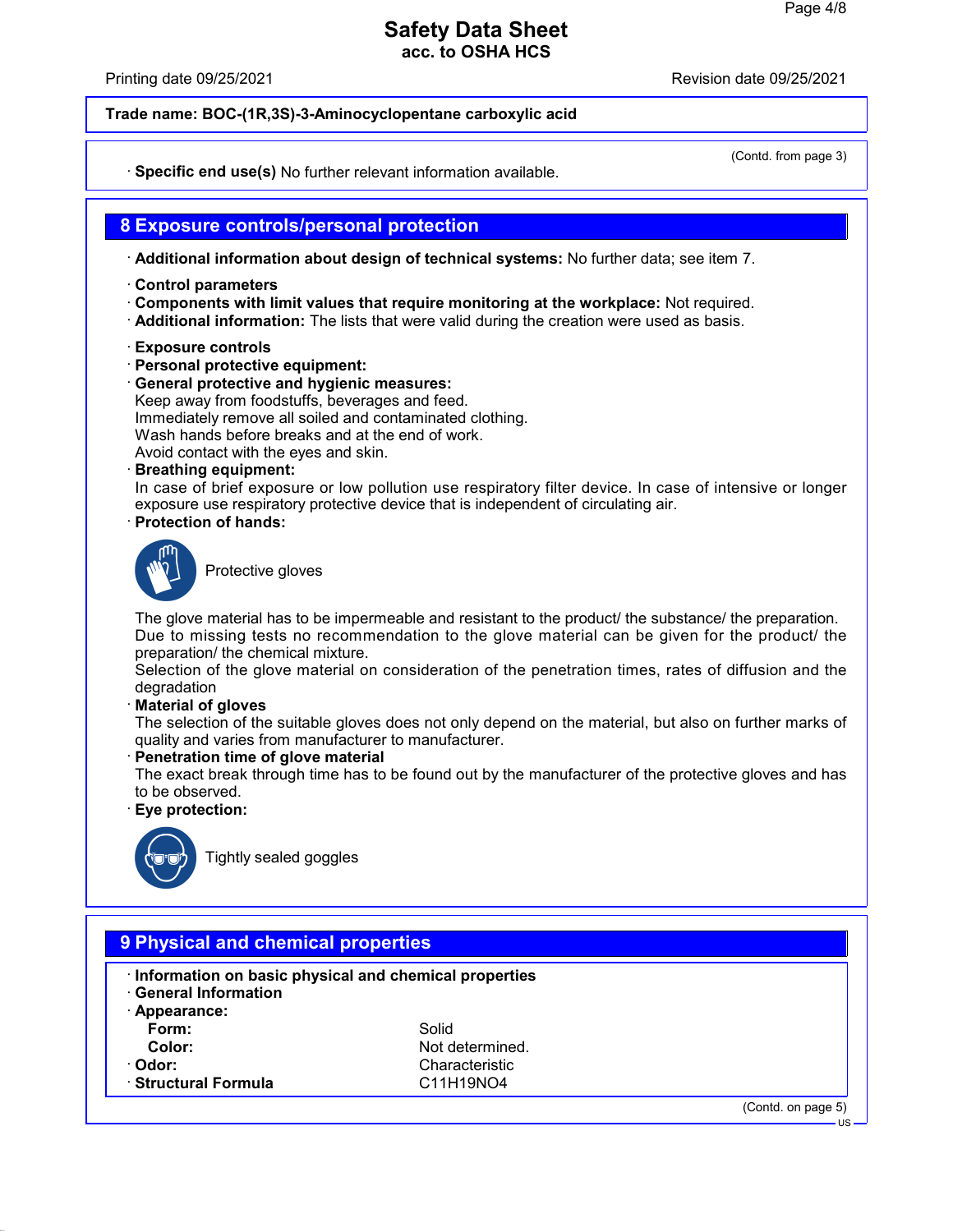Printing date 09/25/2021 Revision date 09/25/2021

#### **Trade name: BOC-(1R,3S)-3-Aminocyclopentane carboxylic acid**

|                                                                        | (Contd. from page 4)                          |  |
|------------------------------------------------------------------------|-----------------------------------------------|--|
| <b>Molecular Weight</b>                                                | 229.3 g/mol                                   |  |
| Odor threshold:                                                        | Not determined.                               |  |
| pH-value:                                                              | Not applicable.                               |  |
| <b>Change in condition</b>                                             |                                               |  |
| <b>Melting point/Melting range:</b>                                    | Undetermined.                                 |  |
| <b>Boiling point/Boiling range:</b>                                    | Undetermined.                                 |  |
| · Flash point:                                                         | Not applicable.                               |  |
| · Flammability (solid, gaseous):                                       | Product is not flammable.                     |  |
| <b>Decomposition temperature:</b>                                      | Not determined.                               |  |
| · Auto igniting:                                                       | Not determined.                               |  |
| Danger of explosion:                                                   | Product does not present an explosion hazard. |  |
| <b>Explosion limits:</b>                                               |                                               |  |
| Lower:                                                                 | Not determined.                               |  |
| Upper:                                                                 | Not determined.                               |  |
| · Vapor pressure:                                                      | Not applicable.                               |  |
| Density:                                                               | Not determined.                               |  |
| <b>Relative density</b>                                                | Not determined.                               |  |
| · Vapor density                                                        | Not applicable.                               |  |
| <b>Evaporation rate</b>                                                | Not applicable.                               |  |
| Solubility in / Miscibility with                                       |                                               |  |
| Water:                                                                 | Not determined.                               |  |
| · Partition coefficient (n-octanol/water): Not determined.             |                                               |  |
| · Viscosity:                                                           |                                               |  |
| Dynamic:                                                               | Not applicable.                               |  |
| Kinematic:                                                             | Not applicable.                               |  |
| No further relevant information available.<br><b>Other information</b> |                                               |  |
|                                                                        |                                               |  |

## **10 Stability and reactivity**

- · **Reactivity** No further relevant information available.
- · **Chemical stability**
- · **Thermal decomposition / conditions to be avoided:** No decomposition if used according to specifications.
- · **Possibility of hazardous reactions** No dangerous reactions known.
- · **Conditions to avoid** No further relevant information available.
- · **Incompatible materials:** strong oxidizing agents
- · **Hazardous decomposition products:** carbon oxides, nitrogen oxides

#### **11 Toxicological information**

- · **Information on toxicological effects**
- · **Acute toxicity:**
- · **Primary irritant effect:**
- · **on the skin:** Irritant to skin and mucous membranes.

(Contd. on page 6)

US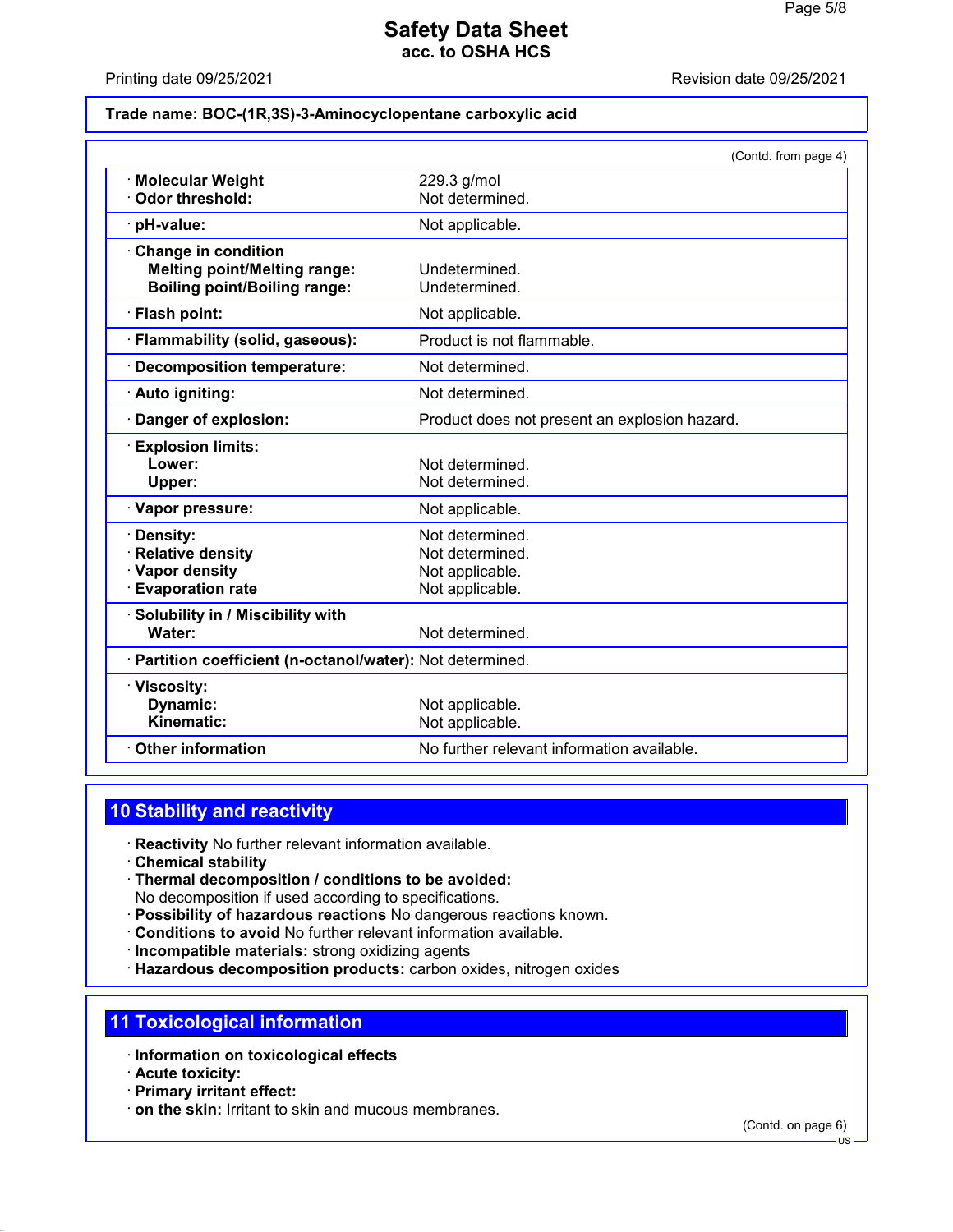Printing date 09/25/2021 Revision date 09/25/2021

#### **Trade name: BOC-(1R,3S)-3-Aminocyclopentane carboxylic acid**

(Contd. from page 5)

- · **on the eye:** Irritating effect.
- · **Sensitization:** No sensitizing effects known.
- · **Additional toxicological information:**
- · **Carcinogenic categories**
- · **IARC (International Agency for Research on Cancer)** Substance is not listed.
- · **NTP (National Toxicology Program)** Substance is not listed.
- · **OSHA-Ca (Occupational Safety & Health Administration)** Substance is not listed.

### **12 Ecological information**

- · **Toxicity**
- · **Aquatic toxicity:** No further relevant information available.
- · **Persistence and degradability** No further relevant information available.
- · **Behavior in environmental systems:**
- · **Bioaccumulative potential** No further relevant information available.
- · **Mobility in soil** No further relevant information available.
- · **Additional ecological information:**
- · **General notes:**

Water hazard class 1 (Self-assessment): slightly hazardous for water

Do not allow undiluted product or large quantities of it to reach ground water, water course or sewage system.

- · **Results of PBT and vPvB assessment**
- · **PBT:** Not applicable.
- · **vPvB:** Not applicable.
- · **Other adverse effects** No further relevant information available.

### **13 Disposal considerations**

· **Waste treatment methods**

· **Recommendation:**

Must not be disposed of together with household garbage. Do not allow product to reach sewage system.

- · **Uncleaned packagings:**
- · **Recommendation:** Disposal must be made according to official regulations.

| · UN-Number                  |               |  |
|------------------------------|---------------|--|
| · DOT, IMDG, IATA            | not regulated |  |
| · UN proper shipping name    |               |  |
| · DOT, IMDG, IATA            | not regulated |  |
| · Transport hazard class(es) |               |  |
| · DOT, ADN, IMDG, IATA       |               |  |
| · Class                      | not regulated |  |
| · Packing group              |               |  |
| · DOT, IMDG, IATA            | not regulated |  |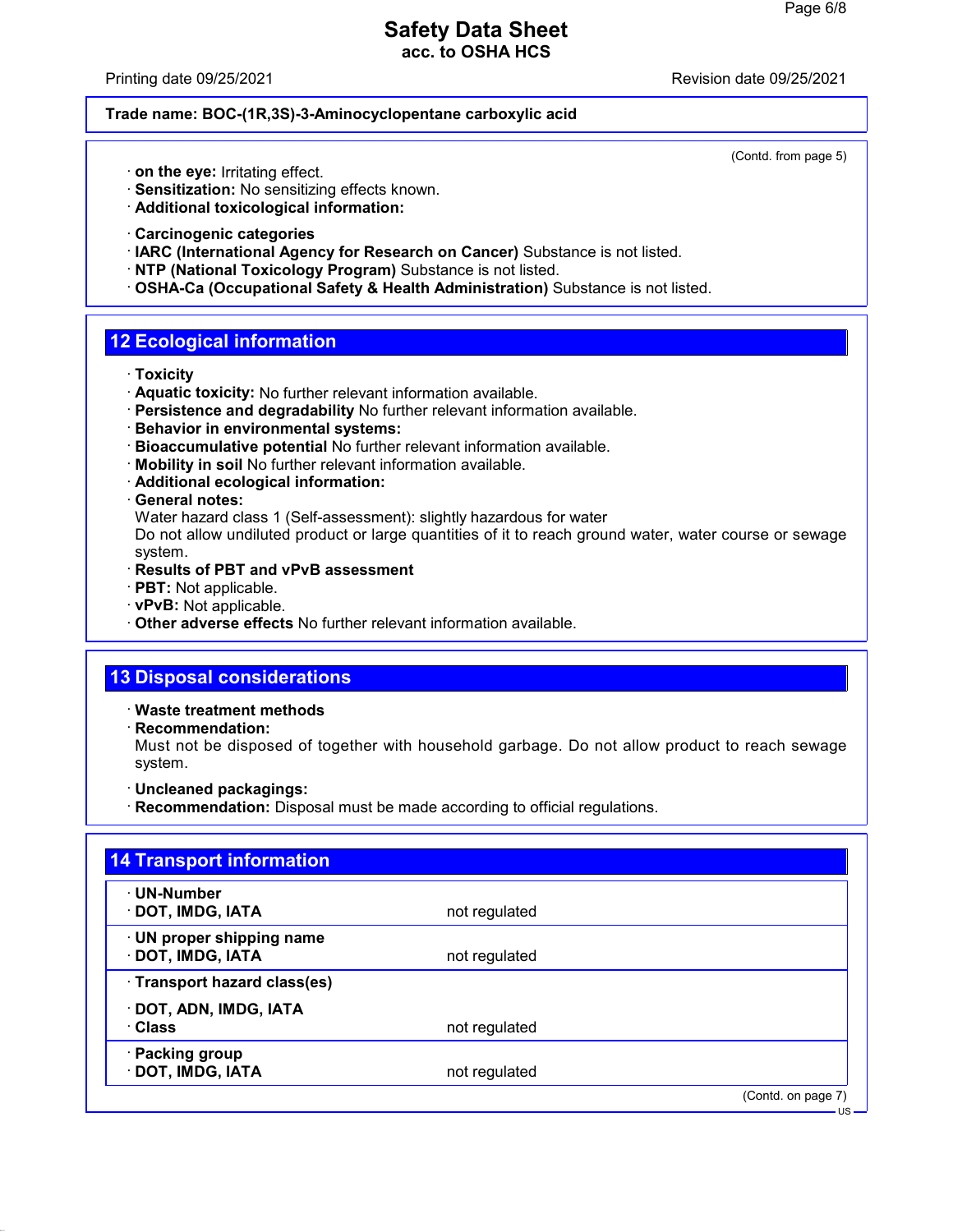Printing date 09/25/2021 Revision date 09/25/2021

#### **Trade name: BOC-(1R,3S)-3-Aminocyclopentane carboxylic acid**

|                                            |                 | (Contd. from page 6) |  |  |
|--------------------------------------------|-----------------|----------------------|--|--|
| · Environmental hazards:                   | Not applicable. |                      |  |  |
| · Special precautions for user             | Not applicable. |                      |  |  |
| Transport in bulk according to Annex II of |                 |                      |  |  |
| <b>MARPOL73/78 and the IBC Code</b>        | Not applicable. |                      |  |  |
| · UN "Model Regulation":                   | not regulated   |                      |  |  |

# **15 Regulatory information**

- · **Safety, health and environmental regulations/legislation specific for the substance or mixture** No further relevant information available.
- · **Sara**
- · **Section 355 (extremely hazardous substances):** Substance is not listed.
- · **Section 313 (Specific toxic chemical listings):** Substance is not listed.
- · **TSCA (Toxic Substances Control Act):** Substance is not listed.
- · **Hazardous Air Pollutants** Substance is not listed.
- · **Proposition 65**
- · **Chemicals known to cause cancer:** Substance is not listed.
- · **Chemicals known to cause reproductive toxicity for females:** Substance is not listed.
- · **Chemicals known to cause reproductive toxicity for males:** Substance is not listed.
- · **Chemicals known to cause developmental toxicity:** Substance is not listed.
- · **Carcinogenic categories**
- · **EPA (Environmental Protection Agency)** Substance is not listed.
- · **TLV (Threshold Limit Value)** Substance is not listed.
- · **NIOSH-Ca (National Institute for Occupational Safety and Health)** Substance is not listed.
- · **Chemical safety assessment:** A Chemical Safety Assessment has not been carried out.

## **16 Other information**

All chemicals may pose unknown hazards and should be used with caution. This SDS applies only to the material as packaged. If this product is combined with other materials, deteriorates, or becomes contaminated, it may pose hazards not mentioned in this SDS. Cayman Chemical Company assumes no responsibility for incidental or consequential damages, including lost profits, arising from the use of these data. It shall be the user's responsibility to develop proper methods of handling and personal protection based on the actual conditions of use. While this SDS is based on technical data judged to be reliable, Cayman Chemical Company assumes no responsibility for the completeness or accuracy of the information contained herein.

- · **Department issuing SDS:** Environment protection department.
- · **Contact:** -
- · **Date of preparation / last revision** 09/25/2021 / -
- · **Abbreviations and acronyms:** IMDG: International Maritime Code for Dangerous Goods DOT: US Department of Transportation IATA: International Air Transport Association CAS: Chemical Abstracts Service (division of the American Chemical Society) NFPA: National Fire Protection Association (USA) HMIS: Hazardous Materials Identification System (USA) PBT: Persistent, Bioaccumulative and Toxic vPvB: very Persistent and very Bioaccumulative NIOSH: National Institute for Occupational Safety OSHA: Occupational Safety & Health TLV: Threshold Limit Value

(Contd. on page 8)

US